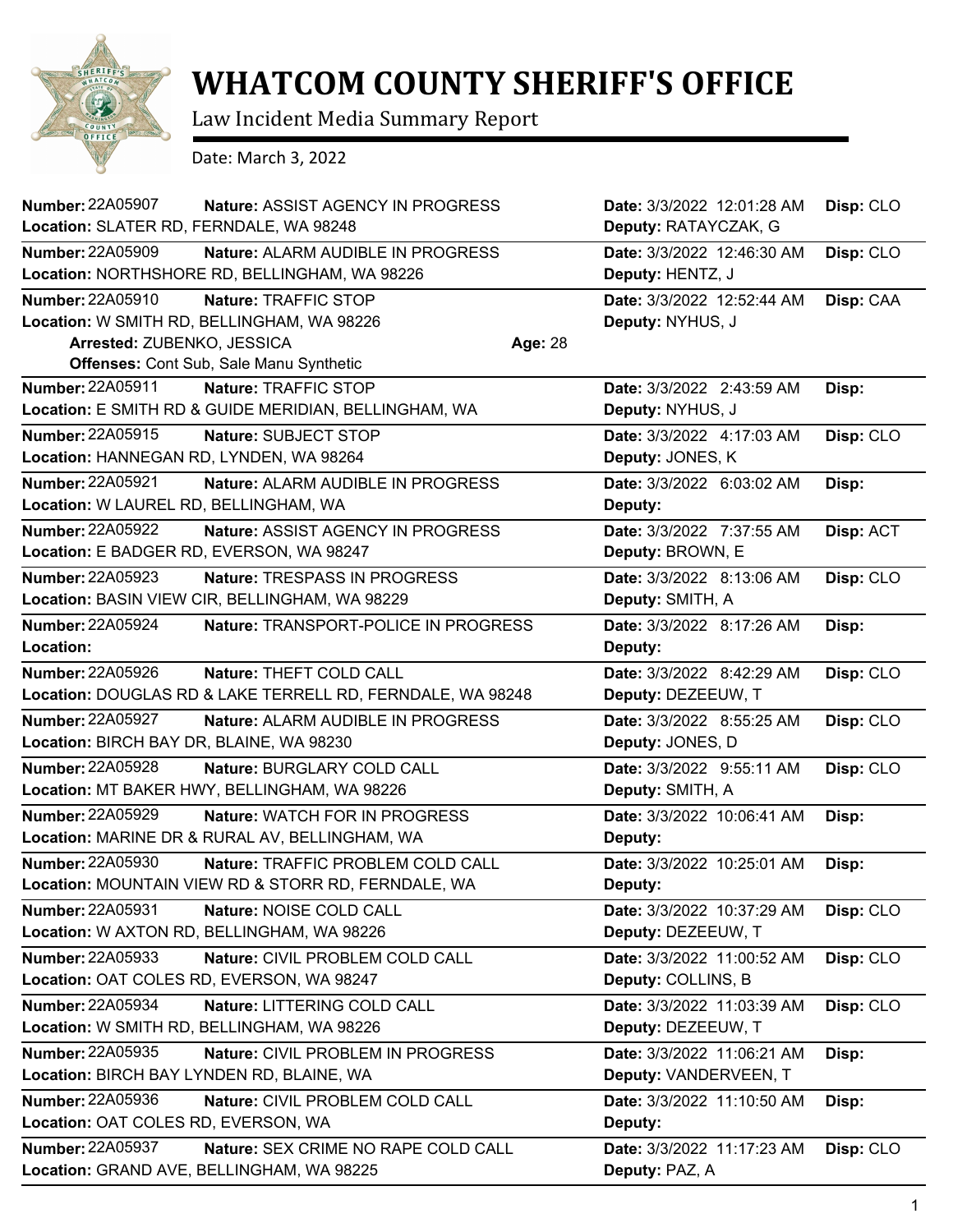| <b>Number: 22A05938</b><br>Nature: PROPERTY FOUND IN PROGRESS  | Date: 3/3/2022 11:29:53 AM | Disp: CLO |
|----------------------------------------------------------------|----------------------------|-----------|
| Location: GRAND AVE, BELLINGHAM, WA 98225                      | Deputy: BROWN, E           |           |
| Number: 22A05939<br>Nature: PROPERTY FOUND IN PROGRESS         | Date: 3/3/2022 11:48:22 AM | Disp:     |
| Location: BIRCH BAY LYNDEN RD, CUSTER, WA                      | Deputy: VANDERVEEN, T      |           |
| Number: 22A05940<br>Nature: JUVENILE PROBLEM IN PROGRESS       | Date: 3/3/2022 12:06:38 PM | Disp: CLO |
| Location: KENDALL RD, MAPLE FALLS, WA                          | Deputy: COLLINS, B         |           |
| <b>Number: 22A05942</b><br>Nature: CASE NUMBER                 | Date: 3/3/2022 12:56:28 PM | Disp:     |
| Location: GRAND AV, BELLINGHAM, WA                             | Deputy:                    |           |
| <b>Number: 22A05944</b><br>Nature: BURGLARY COLD CALL          | Date: 3/3/2022 1:16:18 PM  | Disp:     |
| Location: LITTLE BIG HORN RD, MAPLE FALLS, WA                  | Deputy: COLLINS, B         |           |
| Number: 22A05945<br>Nature: ASSIST CITIZEN IN PROGRESS         | Date: 3/3/2022 1:20:38 PM  | Disp: CLO |
| Location: MT BAKER HWY, DEMING, WA 98244                       | Deputy: MELLEMA, S         |           |
| Number: 22A05946<br>Nature: WATCH FOR IN PROGRESS              | Date: 3/3/2022 1:30:12 PM  | Disp:     |
| Location: MOUNTAIN VIEW RD & ELDER RD, FERNDALE, WA            | Deputy:                    |           |
| <b>Number: 22A05947</b><br>Nature: THEFT COLD CALL             | Date: 3/3/2022 2:09:24 PM  | Disp: CLO |
| Location: HAYNIE RD, CUSTER, WA 98240                          | Deputy: BOYD, M            |           |
| <b>Number: 22A05948</b><br>Nature: WHATCOMM RECORD IN PROGRESS | Date: 3/3/2022 2:27:43 PM  | Disp:     |
| Location: LAKE WHATCOM BL, BELLINGHAM, WA                      | Deputy:                    |           |
| Number: 22A05949<br>Nature: SHOTS IN PROGRESS                  | Date: 3/3/2022 2:27:08 PM  | Disp:     |
| Location: DEMING RD, DEMING, WA                                | Deputy: SMITH, A           |           |
| <b>Number: 22A05950</b><br>Nature: TRESPASS COLD CALL          | Date: 3/3/2022 2:29:11 PM  | Disp: CLO |
| Location: LAKE WHATCOM BLVD, BELLINGHAM, WA 98229              | Deputy: JAMES, J           |           |
| Number: 22A05951<br>Nature: CASE NUMBER                        | Date: 3/3/2022 2:43:12 PM  | Disp:     |
| Location: GRAND AV, BELLINGHAM, WA                             | Deputy:                    |           |
| <b>Number: 22A05952</b><br>Nature: THEFT COLD CALL             | Date: 3/3/2022 2:58:16 PM  | Disp: CLO |
| Location: CIMARRON WAY, MAPLE FALLS, WA 98266                  | Deputy: MELLEMA, S         |           |
|                                                                |                            |           |
| Number: 22A05953<br>Nature: TRAFFIC HAZARD IN PROGRESS         | Date: 3/3/2022 3:03:56 PM  | Disp:     |
| Location: MARINE DR & BANCROFT RD, BELLINGHAM, WA              | Deputy: KLUTTS, C          |           |
| <b>Number: 22A05954</b><br>Nature: SEX OFFENDER REGISTRATION   | Date: 3/3/2022 3:08:35 PM  | Disp: CLO |
| Location: OLD GUIDE RD, BELLINGHAM, WA 98226                   | Deputy: WILSON, J          |           |
| Number: 22A05955<br>Nature: FOLLOW UP                          | Date: 3/3/2022 3:35:19 PM  | Disp:     |
| Location: CAMP 2 RD, SEDRO WOOLLEY, WA                         | Deputy: NELSON, G          |           |
| <b>Number: 22A05956</b><br>Nature: WHATCOMM RECORD IN PROGRESS | Date: 3/3/2022 3:49:47 PM  | Disp:     |
| Location: CINDY LN, BELLINGHAM, WA                             | Deputy:                    |           |
| Number: 22A05957<br>Nature: SUSPICIOUS CIRCUMSTANCES IN PR     | Date: 3/3/2022 3:52:03 PM  | Disp: CLO |
| Location: ALDERWOOD AVE & MARINE DR, BELLINGHAM, WA 98225      | Deputy: WRIGHT, M          |           |
| Number: 22A05958<br>Nature: TRAFFIC HAZARD IN PROGRESS         | Date: 3/3/2022 3:52:22 PM  | Disp: CLO |
| Location: ST ANDREWS WAY, BELLINGHAM, WA 98229                 | Deputy: JAMES, J           |           |
| Number: 22A05960<br>Nature: BURGLARY COLD CALL                 | Date: 3/3/2022 4:07:52 PM  | Disp: CLO |
| Location: ELDER RD, FERNDALE, WA 98248                         | Deputy: WILSON, J          |           |
| Number: 22A05961<br>Nature: PARKING PROBLEM IN PROGRESS        | Date: 3/3/2022 4:08:03 PM  | Disp: CLO |
| Location: HOLLY LN, MAPLE FALLS, WA 98266                      | Deputy: MELLEMA, S         |           |
| Number: 22A05962<br>Nature: DISORDERLY CONDUCT COLD CALL       | Date: 3/3/2022 4:13:18 PM  | Disp: CLO |
| Location: GALBRAITH LN & GALBRAITH LN, BELLINGHAM, WA 98229    | Deputy: JAMES, J           |           |
| <b>Number: 22A05964</b><br>Nature: ASSIST CITIZEN COLD CALL    | Date: 3/3/2022 4:24:26 PM  | Disp: CLO |
| Location: HARKSELL RD, FERNDALE, WA 98248                      | Deputy: WILSON, J          |           |
| Number: 22A05965<br>Nature: WATCH FOR IN PROGRESS              | Date: 3/3/2022 4:27:21 PM  | Disp:     |